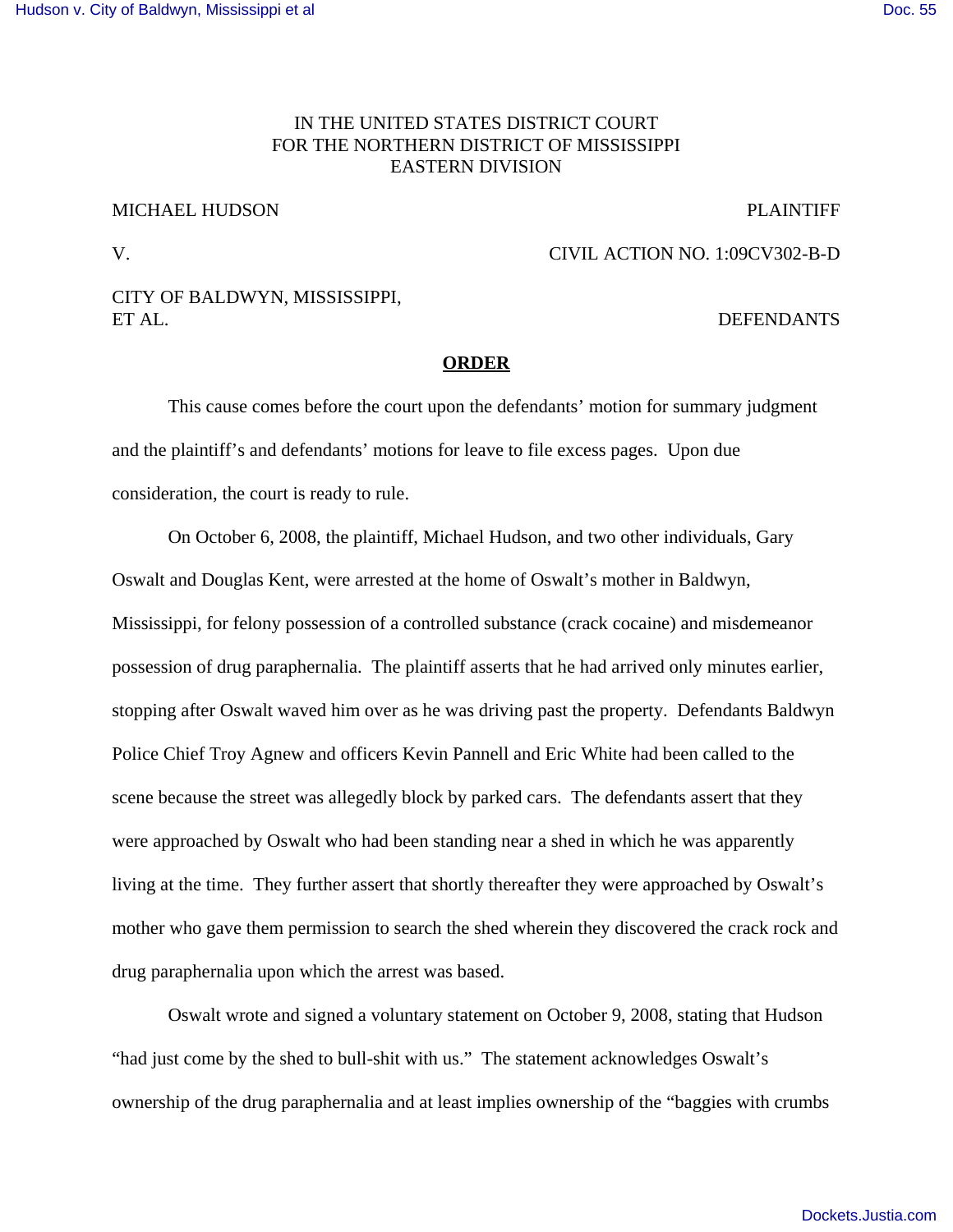of crack cocaine in them" found on the property. Oswalt further stated, "I have a night stand with 8-10 crack pipes in it and some baggies."

The plaintiff contends that this exculpatory evidence was given to Baldwyn's investigator, Paul Simpson, who did nothing with the information and did not request Hudson's release. Simpson did not present Hudson's case to the Prentiss County Grand Jury, which convened on January 7, 2009. Hudson remained in the Prentiss County jail until February 20, 2009 – the day after Simpson learned that Oswalt planned to plead guilty to the possession charges. The narcotics possession charge against Hudson was finally presented to the grand jury on March 9, 2009. The prosecutor informed the jury that Oswalt had pled guilty to the charge, a "no true bill" was returned, and the charges against Hudson were dismissed.

The plaintiff brought the present action pursuant to Section 1983 alleging, inter alia, that the defendants violated the plaintiff's Fourth Amendment rights when they arrested him without probable cause. The defendants note that the plaintiff signed a waiver of a probable cause hearing after his arrest, but he contends that he did so unknowingly, unwillingly, and without the benefit of the advice of counsel. Hudson further contends that the defendants improperly detained him for five months by deliberately failing to disclose exculpatory evidence to the prosecutor. The defendants have moved for summary judgment on all claims.

The court finds the existence of genuine issues of material fact including, but not limited to, whether the defendants had probable cause to arrest the plaintiff,<sup>1</sup> whether the defendants deliberately withheld exculpatory evidence from the prosecutor, and whether the defendant

<sup>&</sup>lt;sup>1</sup>The existence of probable cause is a mixed question of law and fact." *U.S. v. Hearn*, 563 F.3d 95, 102 (5<sup>th</sup> Cir. 2009). The facts relevant to a probable cause determination in the present case are contested.